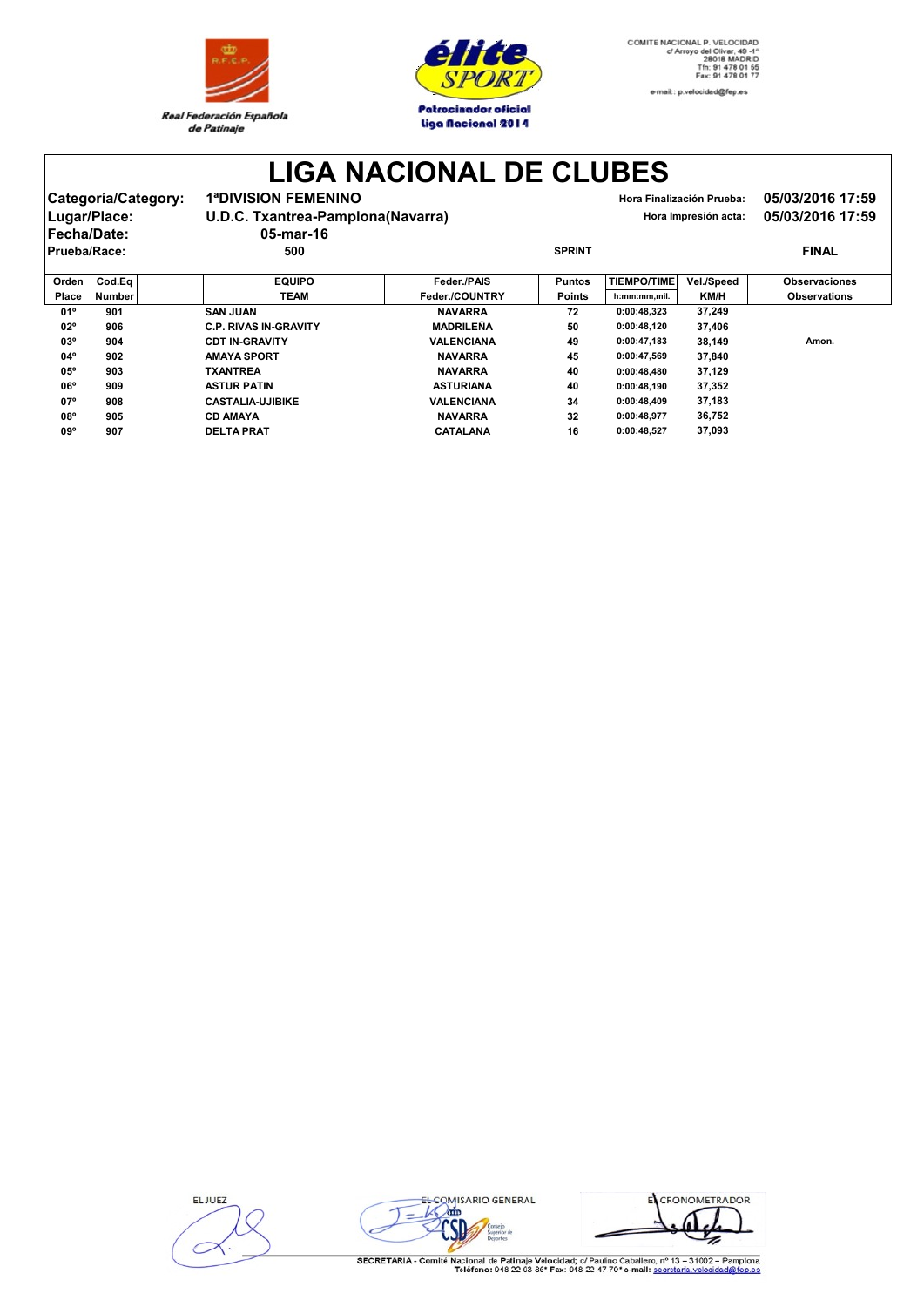



e-mail:: p.velocidad@fep.es

## **LIGA NACIONAL DE CLUBES**

| Categoría/Category: | <b>1ªDIVISION FE</b>  |
|---------------------|-----------------------|
| Lugar/Place:        | <b>U.D.C. Txantre</b> |
| <b>Fecha/Date:</b>  | 5-mar.-16             |
| Priab2R2ca          | 500                   |

**Categoría/Category: 1ªDIVISION FEMENINO Hora Finalización Prueba: 05/03/2016 17:59**

**Lugar/Place: U.D.C. Txantrea-Pamplona(Navarra) Hora Impresión acta: 05/03/2016 17:59**

| Prueba/Race:    |                |                                     | 500                          |                     | <b>SPRINT</b>  |                           |            |                      |  |
|-----------------|----------------|-------------------------------------|------------------------------|---------------------|----------------|---------------------------|------------|----------------------|--|
| Orden           | Dorsal         | <b>PATINADOR</b>                    | <b>EQUIPO</b>                | Feder./PAIS         |                | <b>Puntos TIEMPO/TIME</b> | Vel./Speed | <b>Observaciones</b> |  |
| Orden           | <b>Dorsal</b>  | <b>SKATER</b>                       | <b>TEAM</b>                  | eder./COUNTRYPoints |                | h:mm:mm,mil.              | KM/H       | <b>Observations</b>  |  |
| 1 <sup>°</sup>  | 59             | NUÑO IGLESIAS, NEREA                | <b>ASTUR PATIN</b>           | <b>ASTURIANA</b>    | 27             | 0:00:48,190               | 37,352     |                      |  |
| 2 <sup>o</sup>  | $\mathbf{1}$   | <b>ANCIN GAMBARTE, MAITE</b>        | <b>SAN JUAN</b>              | <b>NAVARRA</b>      | 26             | 0:00:48,323               | 37,249     |                      |  |
| 3º              | 53             | QUINTANA HERRERA, AURA CRISTINA     | <b>CASTALIA-UJIBIKE</b>      | VALENCIANA          | 25             | 0:00:48,409               | 37,183     |                      |  |
| 4º              | 5              | OÑATE JIMENEZ, MAIALEN              | <b>SAN JUAN</b>              | <b>NAVARRA</b>      | 24             | 0:00:48,457               | 37,146     |                      |  |
| 5º              | 39             | PALANCAR BOLUDA, SANDRA             | <b>C.P. RIVAS IN-GRAVITY</b> | MADRILEÑA           | 23             | 0:00:48,120               | 37,406     |                      |  |
| 6 <sup>9</sup>  | 4              | MIRANDA BARANDIARAN, ANDREA         | <b>SAN JUAN</b>              | <b>NAVARRA</b>      | 22             | 0:00:48,434               | 37,164     |                      |  |
| 7º              | 24             | <b>MORENO BENGOETXEA, HELENA</b>    | <b>TXANTREA</b>              | <b>NAVARRA</b>      | 21             | 0:00:48,480               | 37,129     |                      |  |
| 8º              | 36             | <b>ARREGUI GARCIA, SARA</b>         | <b>C.P. RIVAS IN-GRAVITY</b> | MADRILEÑA           | 20             | 0:00:48,527               | 37,093     |                      |  |
| 9º              | 29             | <b>MAIQUES CUTIILOS, MARTA</b>      | <b>CDT IN-GRAVITY</b>        | VALENCIANA          | 19             | 0:00:47,183               | 38,149     | Amon.                |  |
| $10^{\circ}$    | 124            | <b>DASI SEGUI, CLAUDIA</b>          | <b>CDT IN-GRAVITY</b>        | VALENCIANA          | 18             | 0:00:48,701               | 36,960     |                      |  |
| 11 <sup>°</sup> | $\overline{2}$ | ARANGUREN ARMENDARIZ, MADDI         | <b>SAN JUAN</b>              | <b>NAVARRA</b>      |                | 0:00:48,761               | 36,915     |                      |  |
| 12 <sup>°</sup> | 34             | <b>NOLASCO BOLUDA, MARÍA NIEVES</b> | <b>CD AMAYA</b>              | <b>NAVARRA</b>      | 17             | 0:00:48,977               | 36,752     |                      |  |
| 13º             | 8              | FABER ARBELOA, AMAIA                | AMAYA SPORT                  | <b>NAVARRA</b>      | 16             | 0:00:47,569               | 37,840     |                      |  |
| 14 <sup>°</sup> | 164            | <b>GOÑI LEOZ, MIREN</b>             | <b>SAN JUAN</b>              | <b>NAVARRA</b>      |                | 0:00:48,703               | 36,959     | Amon.                |  |
| 15º             | 13             | OQUIÑENA ITURRIA, IRENE             | <b>AMAYA SPORT</b>           | <b>NAVARRA</b>      | 15             | 0:00:49,036               | 36,708     |                      |  |
| $16^{\circ}$    | 10             | LUQUIN AIZPUN, PAULA                | <b>AMAYA SPORT</b>           | <b>NAVARRA</b>      | 14             | 0:00:49,100               | 36,660     |                      |  |
| 17º             | 26             | <b>USECHI NUIN, ANE</b>             | <b>TXANTREA</b>              | <b>NAVARRA</b>      | 13             | 0:00:47,844               | 37,622     |                      |  |
| 18º             | 122            | <b>CABRERA CASINO, SARA</b>         | <b>CDT IN-GRAVITY</b>        | VALENCIANA          | 12             | 0:00:48,039               | 37,470     |                      |  |
| 19º             | 45             | <b>IGLESIAS FREIJO, ANNA</b>        | <b>DELTA PRAT</b>            | <b>CATALANA</b>     | 11             | 0:00:48,527               | 37,093     |                      |  |
| 20º             | 31             | <b>JIMÉNEZ GALAR, ITSASO</b>        | <b>CD AMAYA</b>              | <b>NAVARRA</b>      | 10             | 0:00:49.064               | 36,687     |                      |  |
| 21°             | 55             | <b>BLANCO GARCIA, CRISTINA</b>      | <b>ASTUR PATIN</b>           | ASTURIANA           | 9              | 0:00:49,161               | 36,614     |                      |  |
| 22º             | 28             | <b>DONOSO ROIG, CARLA</b>           | <b>CDT IN-GRAVITY</b>        | VALENCIANA          |                | 0:00:49,175               | 36,604     |                      |  |
| 23º             | 17             | ZUBIRIA ORCARAY, ALBA               | <b>AMAYA SPORT</b>           | <b>NAVARRA</b>      |                | 0:00:49,583               | 36,303     |                      |  |
| 24º             | 50             | <b>CABRERA CHIVA, ELIA</b>          | <b>CASTALIA-UJIBIKE</b>      | VALENCIANA          | 8              | 0:00:50,123               | 35,912     |                      |  |
| 25º             | 41             | <b>URBANOS SANCHEZ, IRIA</b>        | <b>C.P. RIVAS IN-GRAVITY</b> | MADRILEÑA           | $\overline{7}$ | 0:00:48,212               | 37,335     |                      |  |
| 26 <sup>°</sup> | 19             | <b>CHOCARRO ASENSIO, LEIRE</b>      | <b>TXANTREA</b>              | <b>NAVARRA</b>      | 6              | 0:00:48,301               | 37,266     |                      |  |
| 27 <sup>°</sup> | 32             | LARRASOÁIN CEBRIÁN, EDURNE          | <b>CD AMAYA</b>              | <b>NAVARRA</b>      | 5              | 0:00:49,208               | 36,579     |                      |  |
| 28º             | 22             | <b>MARTURET GOÑI, ANDREA</b>        | <b>TXANTREA</b>              | <b>NAVARRA</b>      |                | 0:00:49,401               | 36,437     |                      |  |
| 29º             | 58             | <b>HEVIA CASTRO, BARBARA</b>        | <b>ASTUR PATIN</b>           | ASTURIANA           | 4              | 0:00:49,540               | 36,334     |                      |  |
| 30º             | 56             | DOMINGUEZ GONZALEZ, MARTHA          | <b>ASTUR PATIN</b>           | <b>ASTURIANA</b>    |                | 0:00:49.586               | 36,301     |                      |  |
| 31º             | 18             | <b>ARZA GASTON, JAEL</b>            | TXANTREA                     | <b>NAVARRA</b>      |                | 0:00:49,589               | 36,298     |                      |  |
| 32º             | 35             | <b>RIVERO ALMAGRO, MIREIA</b>       | <b>CD AMAYA</b>              | <b>NAVARRA</b>      |                | 0:00:50,659               | 35,532     |                      |  |
| 33º             | 11             | MIKELARENA MENDIBURU, SAIOA         | <b>AMAYA SPORT</b>           | <b>NAVARRA</b>      |                | 0:00:48,603               | 37,035     |                      |  |
| 34º             | 60             | PEREZ ARIAS, ANDREA                 | <b>ASTUR PATIN</b>           | <b>ASTURIANA</b>    |                | 0:00:49,156               | 36,618     |                      |  |

35º 141 **RONCAL LEÓN, SILVIA CD AMAYA NAVARRA 0:00:49,499 36,364** 36º 30 **TATAY AZNAR, CARLA CDT IN-GRAVITY VALENCIANA 0:00:49,851 36,108** 37º 40 **TERCIADO HERNANDEZ, IRENE C.P. RIVAS IN-GRAVITY MADRILEÑA 0:00:50,909 35,357**

39º 46 **PALACIOS FERNANDEZ, AITANA DELTA PRAT CATALANA 2 0:00:53,121 33,885** 40º 52 **MEDINA DOÑATE, ALANIS CASTALIA-UJIBIKE VALENCIANA 1 0:00:56,902 31,633** 41º 51 **ESBRI CORBELLA, LAURA CASTALIA-UJIBIKE VALENCIANA 0:00:50,220 35,842** 42º 43 **AVILA AROCA, SARA DELTA PRAT CATALANA 0:00:51,840 34,722**

38º 47 **PRADES GOMEZ, MARTA DELTA PRAT CATALANA 3 0:00:52,895 34,030**

EL JUEZ

EL COMISARIO GENERAL  $2m$ 

CRONOMETRADOR 립

SECRETARIA - Comité Nacional de Patinaje Velocidad; c/ Paulino Caballero, nº 13 - 31002 - Pampiona<br>Teléfono: 948 22 93 86\* Fax: 948 22 47 70\* e-mail: secretaria.velocidad@fep.es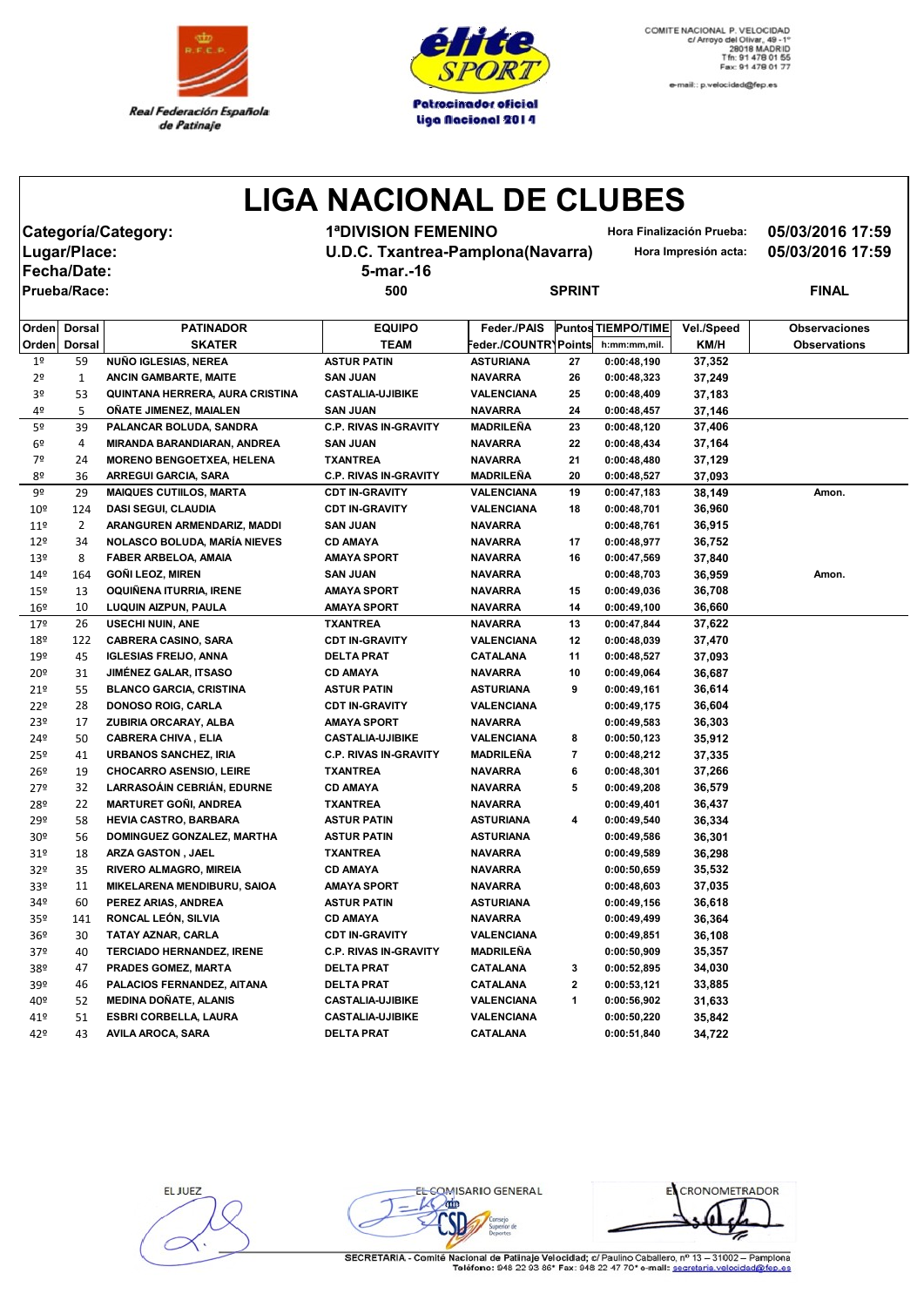



**LIGA NACIONAL DE CLUBES**

|              | Categoría/Category:<br>Lugar/Place:<br>Fecha/Date: | <b>1ªDIVISION FEMENINO</b><br>$05$ -mar-16 | U.D.C. Txantrea-Pamplona(Navarra) |                    |                    | Hora Finalización Prueba:<br>Hora Impresión acta: | 05/03/2016 19:48<br>05/03/2016 19:48 |
|--------------|----------------------------------------------------|--------------------------------------------|-----------------------------------|--------------------|--------------------|---------------------------------------------------|--------------------------------------|
| Prueba/Race: |                                                    | 15.000                                     |                                   | <b>ELIMINACION</b> |                    |                                                   | <b>FINAL</b>                         |
|              |                                                    |                                            |                                   |                    |                    |                                                   |                                      |
| Orden        | Cod.Ea                                             | <b>EQUIPO</b>                              | Feder./PAIS                       | <b>Puntos</b>      | <b>TIEMPO/TIME</b> | Vel./Speed                                        | <b>Observaciones</b>                 |
| Place        | <b>Number</b>                                      | <b>TEAM</b>                                | Feder./COUNTRY                    | <b>Points</b>      | h:mm:mm,mil.       | KM/H                                              | <b>Observations</b>                  |
| 01°          | 901                                                | <b>SAN JUAN</b>                            | <b>NAVARRA</b>                    | 67                 |                    |                                                   |                                      |

| $02^{\circ}$ | 902 | <b>AMAYA SPORT</b>           | <b>NAVARRA</b>    | 62 |             |        |
|--------------|-----|------------------------------|-------------------|----|-------------|--------|
| $03^{\circ}$ | 903 | <b>TXANTREA</b>              | <b>NAVARRA</b>    | 60 |             |        |
| $04^{\circ}$ | 909 | <b>ASTUR PATIN</b>           | <b>ASTURIANA</b>  | 44 |             |        |
| $05^{\circ}$ | 906 | <b>C.P. RIVAS IN-GRAVITY</b> | MADRILEÑA         | 42 |             |        |
| $06^{\circ}$ | 905 | <b>CD AMAYA</b>              | <b>NAVARRA</b>    | 34 |             |        |
| $07^{\circ}$ | 908 | <b>CASTALIA-UJIBIKE</b>      | <b>VALENCIANA</b> | 34 | 0:25:52.582 | 34.781 |
| 08°          | 904 | <b>CDT IN-GRAVITY</b>        | <b>VALENCIANA</b> | 23 |             |        |
| $09^{\circ}$ | 907 | <b>DELTA PRAT</b>            | <b>CATALANA</b>   | 12 |             |        |

**ELJUEZ** 



ECRONOMETRADOR  $\frac{1}{\sqrt{2}}$ 

SECRETARIA - Comité Nacional de Patinaje Velocidad; c/ Paulino Caballero, nº 13 - 31002 - Pamplona<br>Teléfono: 948 22 93 86\* Fax: 948 22 47 70\* e-mail: secretaria.velocidad@fep.es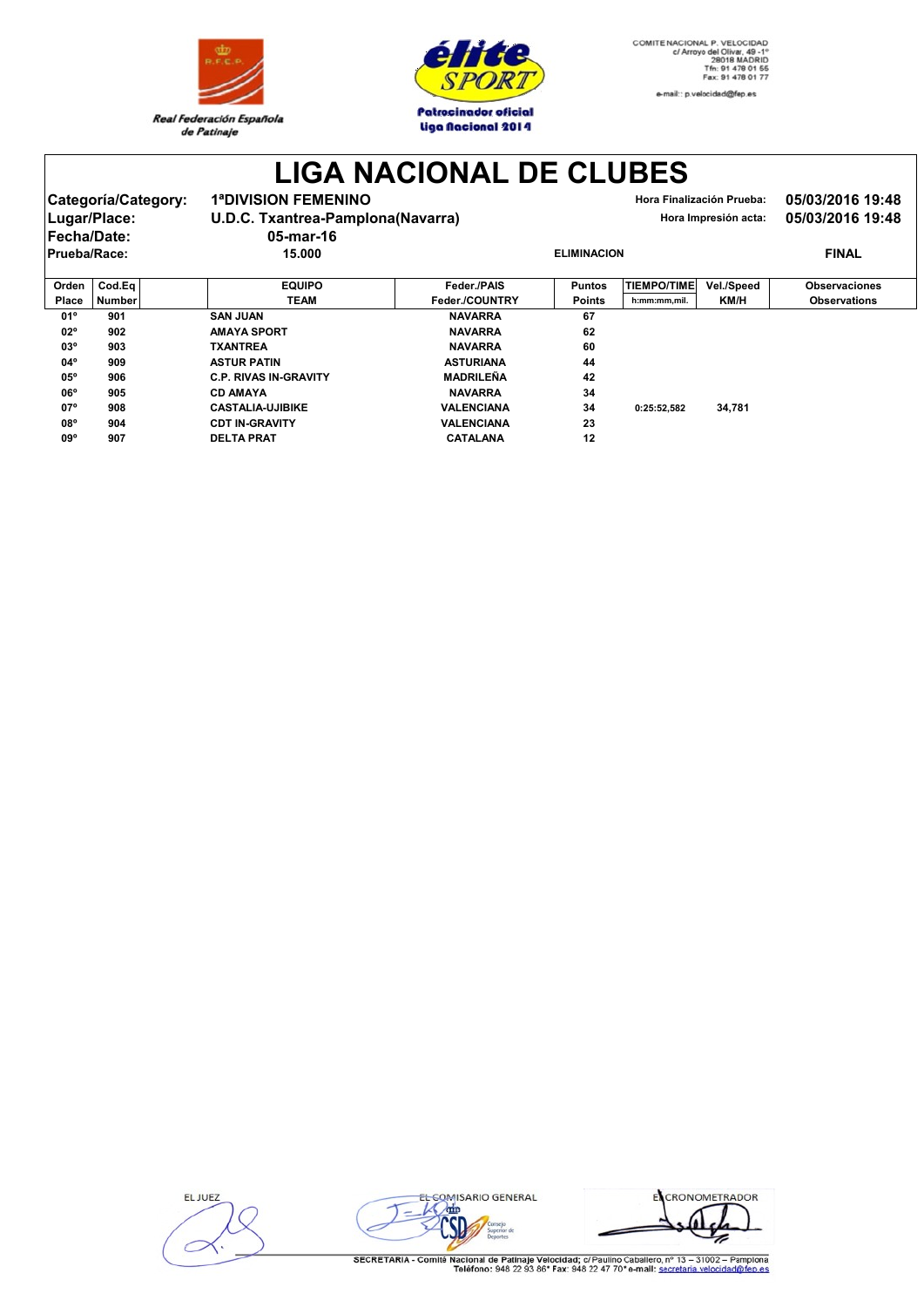



e-mail:: p.velocidad@fep.es

## **LIGA NACIONAL DE CLUBES**

**Fecha/Date: 5-mar.-16**

**Categoría/Category: 1ªDIVISION FEMENINO Hora Finalización Prueba: 05/03/2016 19:48**

**Lugar/Place: U.D.C. Txantrea-Pamplona(Navarra) Hora Impresión acta: 05/03/2016 19:48**

**Prueba/Race: 15000 ELIMINACION FINAL**

| Orden           | <b>Dorsal</b> | <b>PATINADOR</b>                    | <b>EQUIPO</b>                | Feder./PAIS          |    | <b>Puntos TIEMPO/TIME</b> | Vel./Speed | <b>Observaciones</b> |
|-----------------|---------------|-------------------------------------|------------------------------|----------------------|----|---------------------------|------------|----------------------|
| Orden           | <b>Dorsal</b> | <b>SKATER</b>                       | <b>TEAM</b>                  | Feder./COUNTR\Points |    | h:mm:mm,mil.              | KM/H       | <b>Observations</b>  |
| 1 <sup>°</sup>  | 53            | QUINTANA HERRERA, AURA CRISTINA     | <b>CASTALIA-UJIBIKE</b>      | <b>VALENCIANA</b>    | 27 | 0:25:52,582               | 34,781     |                      |
| 2º              | 59            | NUÑO IGLESIAS, NEREA                | <b>ASTUR PATIN</b>           | <b>ASTURIANA</b>     | 26 |                           |            |                      |
| 3º              | 1             | ANCIN GAMBARTE, MAITE               | <b>SAN JUAN</b>              | <b>NAVARRA</b>       | 25 |                           |            |                      |
| 4º              | 5             | OÑATE JIMENEZ, MAIALEN              | <b>SAN JUAN</b>              | <b>NAVARRA</b>       | 24 |                           |            |                      |
| 5º              | 8             | <b>FABER ARBELOA, AMAIA</b>         | <b>AMAYA SPORT</b>           | <b>NAVARRA</b>       | 23 |                           |            |                      |
| 6º              | 10            | LUQUIN AIZPUN, PAULA                | AMAYA SPORT                  | <b>NAVARRA</b>       | 22 |                           |            |                      |
| 7º              | 27            | ZAPATA ORTIZ DE APODAKA, SARA       | <b>TXANTREA</b>              | <b>NAVARRA</b>       | 21 |                           |            |                      |
| 8º              | 21            | <b>GARATE IRIGOIEN, MAIALEN</b>     | <b>TXANTREA</b>              | <b>NAVARRA</b>       | 20 |                           |            |                      |
| 9º              | 19            | <b>CHOCARRO ASENSIO, LEIRE</b>      | <b>TXANTREA</b>              | <b>NAVARRA</b>       | 19 |                           |            |                      |
| $10^{\circ}$    | 4             | MIRANDA BARANDIARAN, ANDREA         | <b>SAN JUAN</b>              | <b>NAVARRA</b>       | 18 |                           |            |                      |
| 11 <sup>°</sup> | 3             | <b>MARTINEZ DOMINGUEZ, ANDREA</b>   | SAN JUAN                     | <b>NAVARRA</b>       |    |                           |            |                      |
| 12 <sup>°</sup> | 13            | OQUINENA ITURRIA, IRENE             | AMAYA SPORT                  | <b>NAVARRA</b>       | 17 |                           |            |                      |
| 13 <sup>°</sup> | 39            | PALANCAR BOLUDA, SANDRA             | <b>C.P. RIVAS IN-GRAVITY</b> | <b>MADRILENA</b>     | 16 |                           |            |                      |
| 14º             | 34            | <b>NOLASCO BOLUDA, MARÍA NIEVES</b> | <b>CD AMAYA</b>              | <b>NAVARRA</b>       | 15 |                           |            |                      |
| 15 <sup>°</sup> | 41            | <b>URBANOS SANCHEZ, IRIA</b>        | <b>C.P. RIVAS IN-GRAVITY</b> | <b>MADRILEÑA</b>     | 14 |                           |            |                      |
| 16º             | 31            | <b>JIMÉNEZ GALAR, ITSASO</b>        | <b>CD AMAYA</b>              | <b>NAVARRA</b>       | 13 |                           |            |                      |
| 179             | 36            | ARREGUI GARCIA, SARA                | <b>C.P. RIVAS IN-GRAVITY</b> | <b>MADRILEÑA</b>     | 12 |                           |            |                      |
| 18º             | 124           | <b>DASI SEGUI, CLAUDIA</b>          | <b>CDT IN-GRAVITY</b>        | <b>VALENCIANA</b>    | 11 |                           |            |                      |
| 19º             | 60            | PEREZ ARIAS, ANDREA                 | <b>ASTUR PATIN</b>           | <b>ASTURIANA</b>     | 10 |                           |            |                      |
| 20º             | 45            | <b>IGLESIAS FREIJO, ANNA</b>        | DELTA PRAT                   | CATALANA             | 9  |                           |            |                      |
| 21 <sup>°</sup> | 56            | DOMINGUEZ GONZALEZ, MARTHA          | ASTUR PATIN                  | <b>ASTURIANA</b>     | 8  |                           |            |                      |
| 22º             | 17            | ZUBIRIA ORCARAY, ALBA               | <b>AMAYA SPORT</b>           | <b>NAVARRA</b>       |    |                           |            |                      |
| 23º             | 29            | <b>MAIQUES CUTIILOS, MARTA</b>      | <b>CDT IN-GRAVITY</b>        | VALENCIANA           | 7  |                           |            |                      |
| 24º             | 141           | RONCAL LEÓN, SILVIA                 | <b>CD AMAYA</b>              | <b>NAVARRA</b>       | 6  |                           |            |                      |
| 25º             | 11            | MIKELARENA MENDIBURU, SAIOA         | <b>AMAYA SPORT</b>           | <b>NAVARRA</b>       |    |                           |            |                      |
| 26º             | 164           | <b>GONI LEOZ, MIREN</b>             | <b>SAN JUAN</b>              | <b>NAVARRA</b>       |    |                           |            |                      |
| 27º             | 30            | TATAY AZNAR, CARLA                  | <b>CDT IN-GRAVITY</b>        | <b>VALENCIANA</b>    | 5  |                           |            |                      |
| 28º             | 55            | <b>BLANCO GARCIA, CRISTINA</b>      | <b>ASTUR PATIN</b>           | <b>ASTURIANA</b>     |    |                           |            |                      |
| 29º             | 28            | <b>DONOSO ROIG, CARLA</b>           | <b>CDT IN-GRAVITY</b>        | VALENCIANA           |    |                           |            |                      |
| 30º             | 23            | <b>MEDINA BUSTOS, MIREIA</b>        | <b>TXANTREA</b>              | <b>NAVARRA</b>       |    |                           |            |                      |
| 31º             | 50            | <b>CABRERA CHIVA, ELIA</b>          | <b>CASTALIA-UJIBIKE</b>      | VALENCIANA           | 4  |                           |            |                      |
| 32º             | 51            | <b>ESBRI CORBELLA, LAURA</b>        | <b>CASTALIA-UJIBIKE</b>      | VALENCIANA           | 3  |                           |            | Caíd.-               |
| 33º             | 24            | <b>MORENO BENGOETXEA, HELENA</b>    | <b>TXANTREA</b>              | <b>NAVARRA</b>       |    |                           |            |                      |
| 34º             | 32            | <b>LARRASOAIN CEBRIAN, EDURNE</b>   | CD AMAYA                     | <b>NAVARRA</b>       |    |                           |            |                      |
| 35º             | 40            | <b>TERCIADO HERNANDEZ, IRENE</b>    | <b>C.P. RIVAS IN-GRAVITY</b> | <b>MADRILEÑA</b>     |    |                           |            |                      |
| 36º             | 58            | <b>HEVIA CASTRO, BARBARA</b>        | <b>ASTUR PATIN</b>           | <b>ASTURIANA</b>     |    |                           |            |                      |
| 37º             | 122           | <b>CABRERA CASINO, SARA</b>         | <b>CDT IN-GRAVITY</b>        | VALENCIANA           |    |                           |            |                      |
| 38º             | 46            | PALACIOS FERNANDEZ, AITANA          | DELTA PRAT                   | CATALANA             | 2  |                           |            |                      |
| 39º             | 35            | <b>RIVERO ALMAGRO, MIREIA</b>       | CD AMAYA                     | <b>NAVARRA</b>       |    |                           |            |                      |
| 40º             | 44            | <b>ESCAMEZ RUIZ, CRISTINA</b>       | DELTA PRAT                   | CATALANA             | 1  |                           |            |                      |
| 41º             | 52            | <b>MEDINA DOÑATE, ALANIS</b>        | <b>CASTALIA-UJIBIKE</b>      | <b>VALENCIANA</b>    |    |                           |            |                      |
| 429             | 43            | <b>AVILA AROCA, SARA</b>            | <b>DELTA PRAT</b>            | <b>CATALANA</b>      |    |                           |            | Caíd.-               |

EL JUEZ

EL COMISARIO GENERAL  $\sqrt{\text{mp}}$ IЛ

EL CRONOMETRADOR

SECRETARIA - Comité Nacional de Patinaje Velocidad; c/ Paulino Caballero, nº 13 - 31002 - Pampiona<br>Teléfono: 948 22 93 86\* Fax: 948 22 47 70\* e-mail: secretaria.velocidad@fen.es